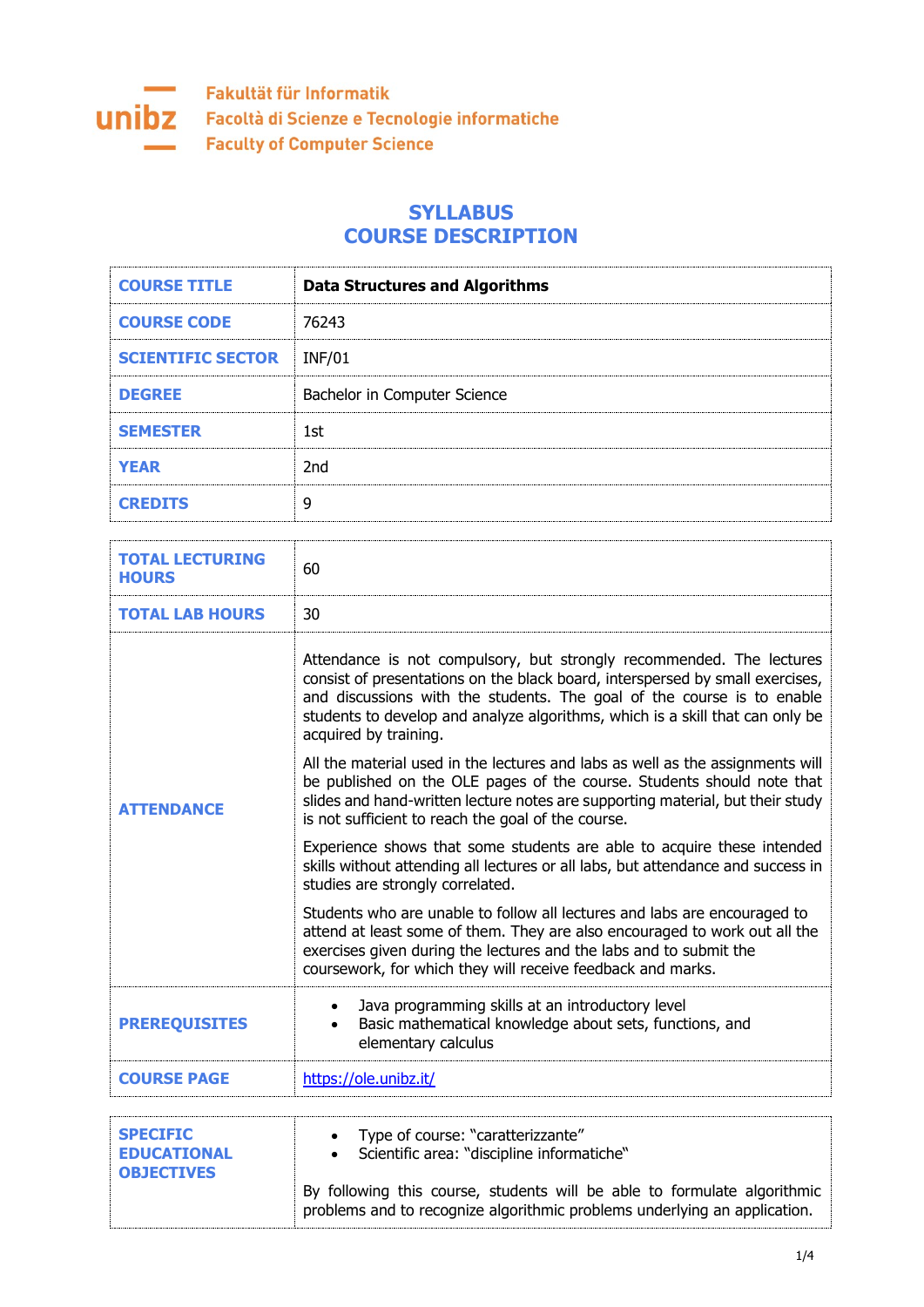

## Fakultät für Informatik **UNIDZ** Facoltà di Scienze e Tecnologie informatiche **Faculty of Computer Science**

| <b>LECTURER</b>                                    | <b>Werner Nutt</b>                                                                                                                                                                                                                                                                                                                                                                                                                                                                                                                                                                                                                                                            |
|----------------------------------------------------|-------------------------------------------------------------------------------------------------------------------------------------------------------------------------------------------------------------------------------------------------------------------------------------------------------------------------------------------------------------------------------------------------------------------------------------------------------------------------------------------------------------------------------------------------------------------------------------------------------------------------------------------------------------------------------|
| <b>SCIENTIFIC SECTOR</b><br><b>OF THE LECTURER</b> | <b>INF/01</b>                                                                                                                                                                                                                                                                                                                                                                                                                                                                                                                                                                                                                                                                 |
| <b>TEACHING</b><br><b>LANGUAGE</b>                 | English                                                                                                                                                                                                                                                                                                                                                                                                                                                                                                                                                                                                                                                                       |
| <b>OFFICE HOURS</b>                                | Friday, 15:30-17:00, by previous appointment<br>Office No: 2.09, Faculty of Computer Science, Piazza Domenicani 3<br>E-mail: Werner.Nutt@unibz.it                                                                                                                                                                                                                                                                                                                                                                                                                                                                                                                             |
| <b>TEACHING</b><br><b>ASSISTANTS</b>               | <b>Andrey Rivkin</b><br><b>Julien Corman</b>                                                                                                                                                                                                                                                                                                                                                                                                                                                                                                                                                                                                                                  |
| <b>OFFICE HOURS</b>                                | Julien Corman:<br>Wednesday, 16:00-17:00, by previous appointment<br>Office No: 2.05, Faculty of Computer Science, Piazza Domenicani 3<br>E-mail: JulienLouisMichel.Corman@unibz.it<br>Andrey Rivikin:<br>Wednesday, 16:00-17:00, by previous appointment<br>Office No: 2.06, Faculty of Computer Science, Piazza Domenicani 3<br>E-mail: Andrey.Rivkin@unibz.it                                                                                                                                                                                                                                                                                                              |
| <b>LIST OF TOPICS</b><br><b>COVERED</b>            | Searching and sorting<br>Analysis of algorithms: correctness and complexity<br>$\bullet$<br>Divide and conquer, recurrences<br>$\bullet$<br>Pointers, dynamic data structures, linked lists<br>$\bullet$<br>Abstract data types: stacks, queues, priority queues, maps<br>$\bullet$<br>Binary trees, red-black trees<br>$\bullet$<br>Hashing<br>$\bullet$<br>Graph algorithms<br>$\bullet$<br>NP-completeness                                                                                                                                                                                                                                                                 |
| <b>TEACHING FORMAT</b>                             | Frontal lectures<br>Lab groups supported by teaching assistants (TAs)<br>Biweekly coursework assignments that are corrected and<br>commented by the TAs.<br>In the lectures, new concepts and techniques are introduced, both by way<br>of presentation on the blackboard and by small exercises. In the<br>assignments, students refine these in order to apply them to selected<br>problems. They also measure the actual performance of their<br>implementations and compare it with the theoretical predictions. In the lab<br>groups, students discuss possible approaches to the tasks of the<br>assignments with the TAs and compare different solutions. In addition, |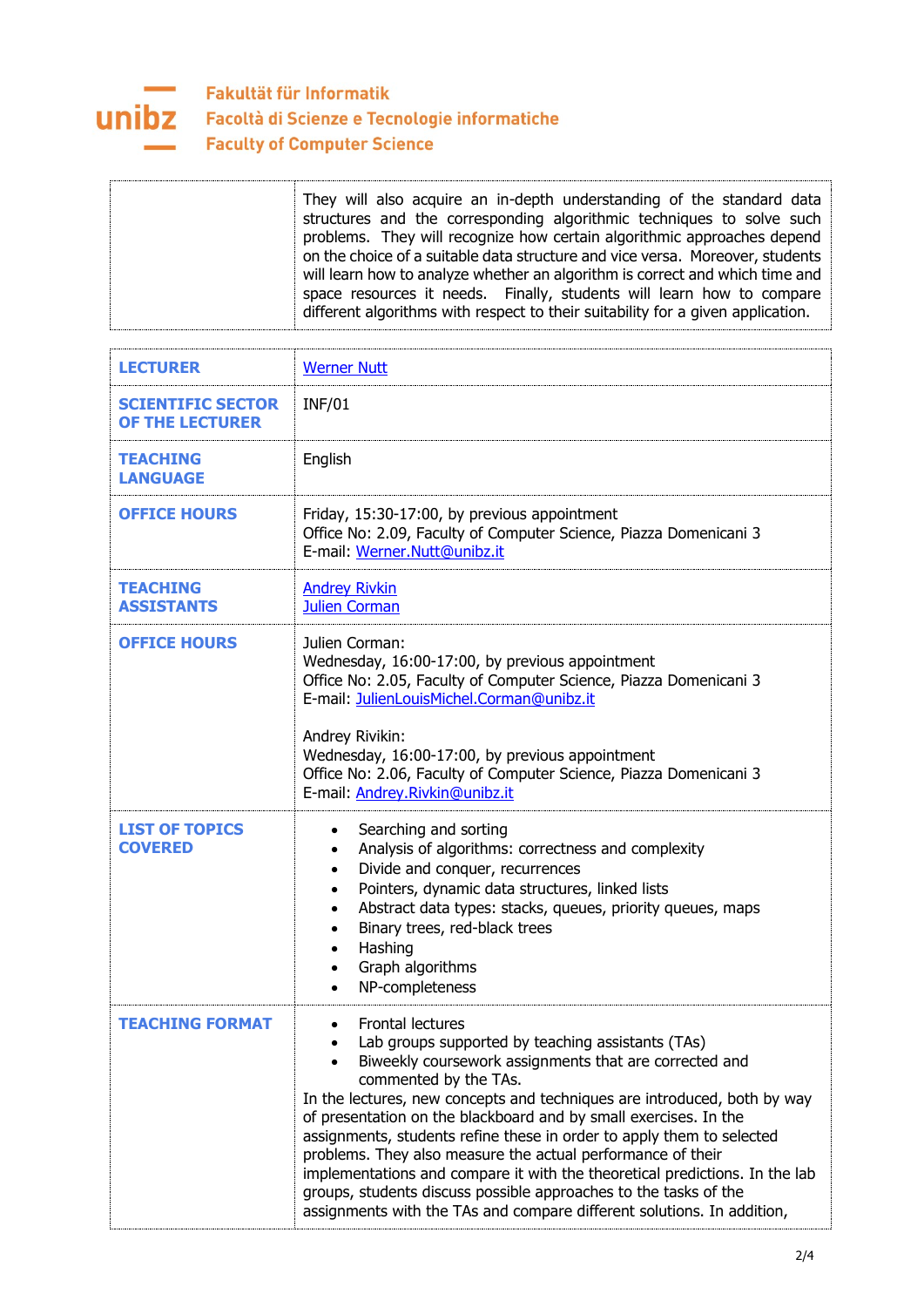

|                                    | students also solve problems that are independent of the assignments to<br>deepen the understanding of the material presented in the lectures.                                                                                                                                                                                                                                                                                                                                                              |
|------------------------------------|-------------------------------------------------------------------------------------------------------------------------------------------------------------------------------------------------------------------------------------------------------------------------------------------------------------------------------------------------------------------------------------------------------------------------------------------------------------------------------------------------------------|
| <b>LEARNING</b><br><b>OUTCOMES</b> | <b>Knowledge and understanding</b><br>Know the concepts of complexity of algorithms and data structures<br>Have a solid knowledge of the most important data structures and<br>programming techniques<br>Have a solid knowledge of the most important algorithms for<br>sorting and searching and their complexity<br>Applying knowledge and understanding<br>Be able to analyze and measure size, complexity and critical<br>aspects of algorithms and data structures<br><b>Ability to make judgments</b> |
|                                    | Be able to collect useful data about the performance of algorithms<br>and to judge which algorithm is most suitable for a given task<br><b>Communication skills</b><br>Be able to structure and write scientific documentation<br><b>Ability to learn</b><br>Be able to learn cutting edge IT technologies and their strengths<br>and limitations                                                                                                                                                           |
| <b>ASSESSMENT</b>                  | The assessment is based on a written final exam a mock exam and                                                                                                                                                                                                                                                                                                                                                                                                                                             |

| <b>ASSESSMENT</b>                                                                        | The assessment is based on a written final exam, a mock exam, and<br>coursework assignments. The written exam consists of questions to verify<br>knowledge, questions that assess the ability to apply knowledge acquired in<br>the course, and small exercises. The mock exam allows students to<br>familiarize themselves with the exam situation and to understand the kind<br>of skills they are expected to acquire during the course. The assignments<br>consist of exercises to apply knowledge acquired in the lectures and<br>experiments, on which the students have to report.<br>Passing the written exam is mandatory. The coursework and the mock exam<br>are optional (for the weighting and calculation of final mark, see below). The<br>marks are valid during the three exam sessions following the teaching of the<br>course. |
|------------------------------------------------------------------------------------------|---------------------------------------------------------------------------------------------------------------------------------------------------------------------------------------------------------------------------------------------------------------------------------------------------------------------------------------------------------------------------------------------------------------------------------------------------------------------------------------------------------------------------------------------------------------------------------------------------------------------------------------------------------------------------------------------------------------------------------------------------------------------------------------------------------------------------------------------------|
| <b>ASSESSMENT</b><br><b>LANGUAGE</b>                                                     | English                                                                                                                                                                                                                                                                                                                                                                                                                                                                                                                                                                                                                                                                                                                                                                                                                                           |
| <b>EVALUATION</b><br><b>CRITERIA AND</b><br><b>CRITERIA FOR</b><br><b>AWARDING MARKS</b> | The assessment is based on<br>coursework assignments (45%)<br>a mock exam (5%)<br>a written final exam (50%).<br>To pass the course, the written exam has to be passed.<br>In the written exam, students have to apply techniques taught in the<br>course in a defined setting and have to develop algorithms for new<br>problems. The algorithms developed have to be analyzed with respect to<br>correctness and efficiency. The answers are marked according to their<br>correctness, the suitability of the algorithms developed, and the validity<br>and clarity of the analysis.<br>In the coursework exercises students have to develop solutions for<br>algorithmic problems and analyze their solutions with respect to<br>correctness and running time. The exercises are assessed according to                                         |